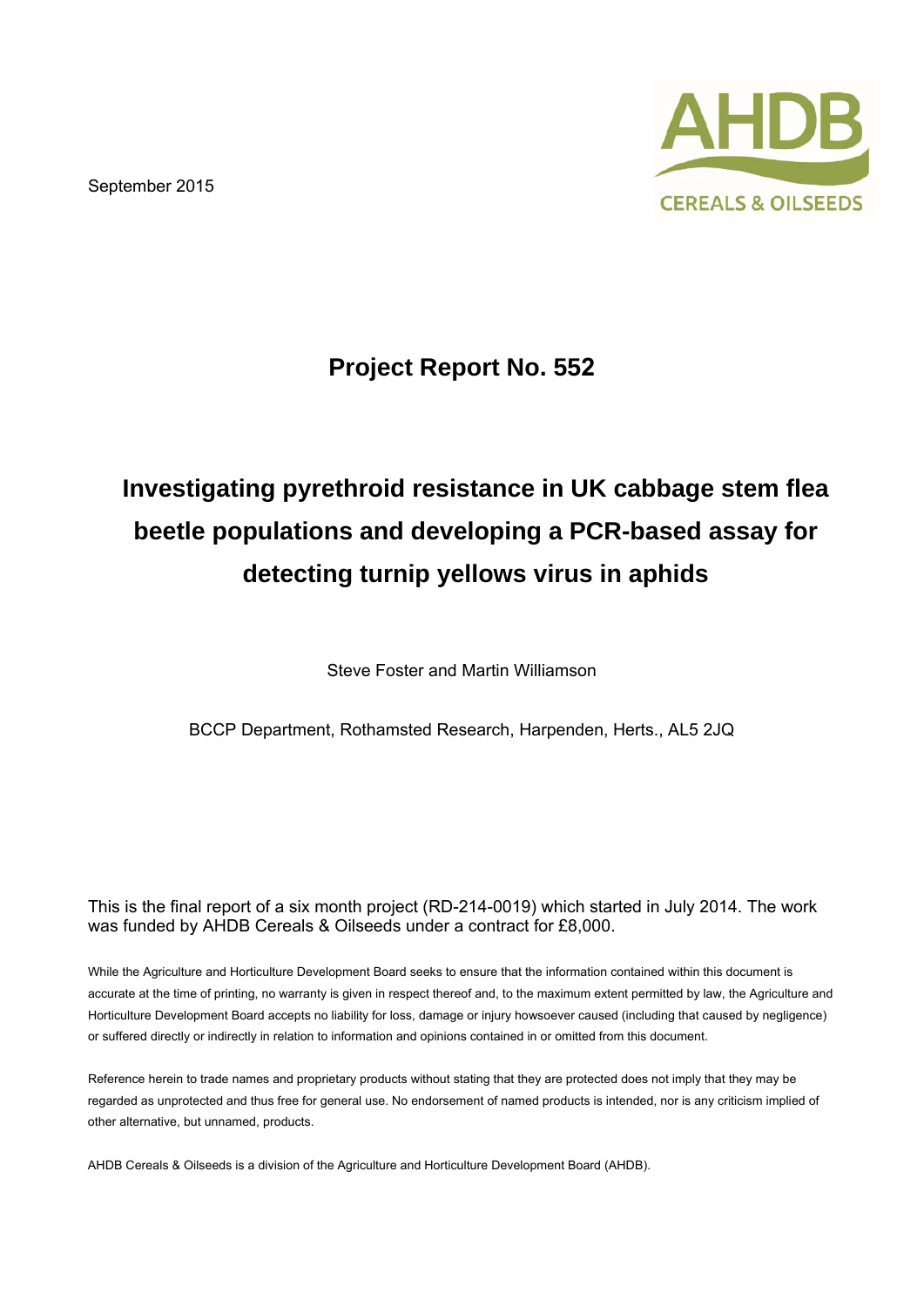## **CONTENTS**

| 1.             |        |                                                                     |
|----------------|--------|---------------------------------------------------------------------|
| 2 <sub>1</sub> |        | PART A. INVESTIGATING PYRETHROID RESISTANCE IN UK CABBAGE STEM FLEA |
|                |        |                                                                     |
|                | 2.1.   |                                                                     |
|                | 2.2.   |                                                                     |
|                | 2.2.1. |                                                                     |
|                | 2.3.   |                                                                     |
|                | 2.3.1. |                                                                     |
| 3.             |        | PART B. DEVELOPING A PCR-BASED ASSAY FOR DETECTING TURNIP YELLOWS   |
|                |        |                                                                     |
|                | 3.1.   |                                                                     |
|                | 3.2.   |                                                                     |
|                | 3.2.1  |                                                                     |
|                | 3.3.   |                                                                     |
|                | 3.3.1. |                                                                     |
| 4.             |        |                                                                     |
| 5.             |        |                                                                     |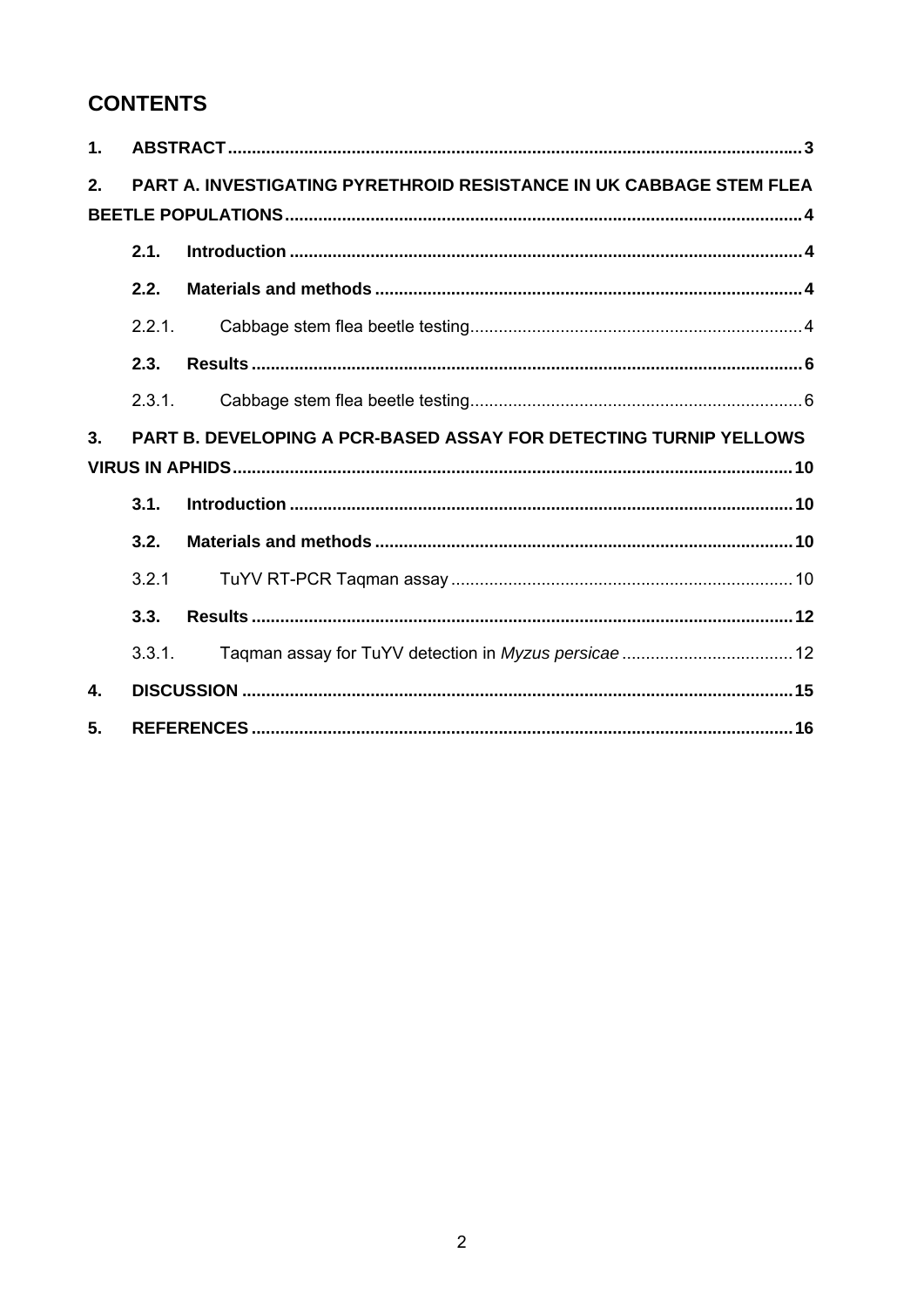## **1. Abstract**

On 1 December 2013, a restriction was enforced by the European Commission (EC) on the use of the neonicotinoids clothianidin, imidacloprid and thiamethoxam. These actives were used to treat winter and spring oilseed rape (OSR) seed to protect the crop during the first 6–8 weeks of growth from peach–potato aphids, which transmit turnip yellows virus (TuYV) and cabbage stem flea beetles (CSFB). This project assessed concerns regarding insecticide resistance in CSFB (Part A) and the transmission of TuYV by the peach–potato aphid (Part B).

CSFB, *Psylliodes chrysocephala*, is a major pest of winter OSR in several European countries, particularly attacking young emerging plants in autumn. The EU-imposed restriction on neonicotinoids has left growers with only one alternative of applying a pyrethroid spray. Recent reports of knock-down resistance (kdr) to pyrethroids in CSFB in Germany in the last few years demonstrate that this pest has evolved resistance which would potentially undermine this alternative control strategy. Furthermore, there are growing numbers of reports from UK OSR growers that pyrethroids are failing against CSFB suggesting that resistance is now present in this country. To address this, UK CSFB samples were collected from oilseed rape in 2014 (from July to September) and tested for the presence of the kdr mutation. Live adults were also screened in a topical glass vial assay with lambda-cyhalothrin to measure the level of resistance, including resistance to the recommended field rate for CSFB (7.5 g ai/ha). kdr was found but this did not equate well with the resistance phenotype. Bioassays using a synergist disclosed that there was an unknown metabolic-based resistance mechanism present in this species which confers strong pyrethroid resistance.

The transmission of TuYV by the peach–potato aphid, *Myzus persicae,* is also a major concern for OSR growers. It is already estimated that 60% of UK OSR is affected by TuYV with average yield losses in untreated crops of 15–30%. The loss of the neonicotinoid seed treatment (which is currently very effective for controlling UK populations of *M. persicae*), combined with existing strong resistance to alternative compounds (pyrethroids and pirimicarb) will undoubtedly result in a significantly increased threat of TuYV transmission for OSR in future. At present, it is difficult to monitor both resistance status (kdr/super-kdr and MACE) and likelihood of virus transmission in *M. persicae* populations in real time. Although rapid, high throughput PCR-based tests are available for detecting resistance mutations in aphid samples, a similar DNA-based assay is not currently available for detecting TuYV in the same samples. Instead, TuYV and other plant viruses are generally monitored retrospectively at the end of the season using more labour intensive enzymelinked immunosorbent assay (ELISA) assays. We addressed this by developing a rapid PCRbased diagnostic assay for TuYV that can be run alongside the insecticide resistance assays that gives a more complete 'real-time' picture of both resistance status and the virus transmission potential of *M. persicae* populations collected from OSR.

3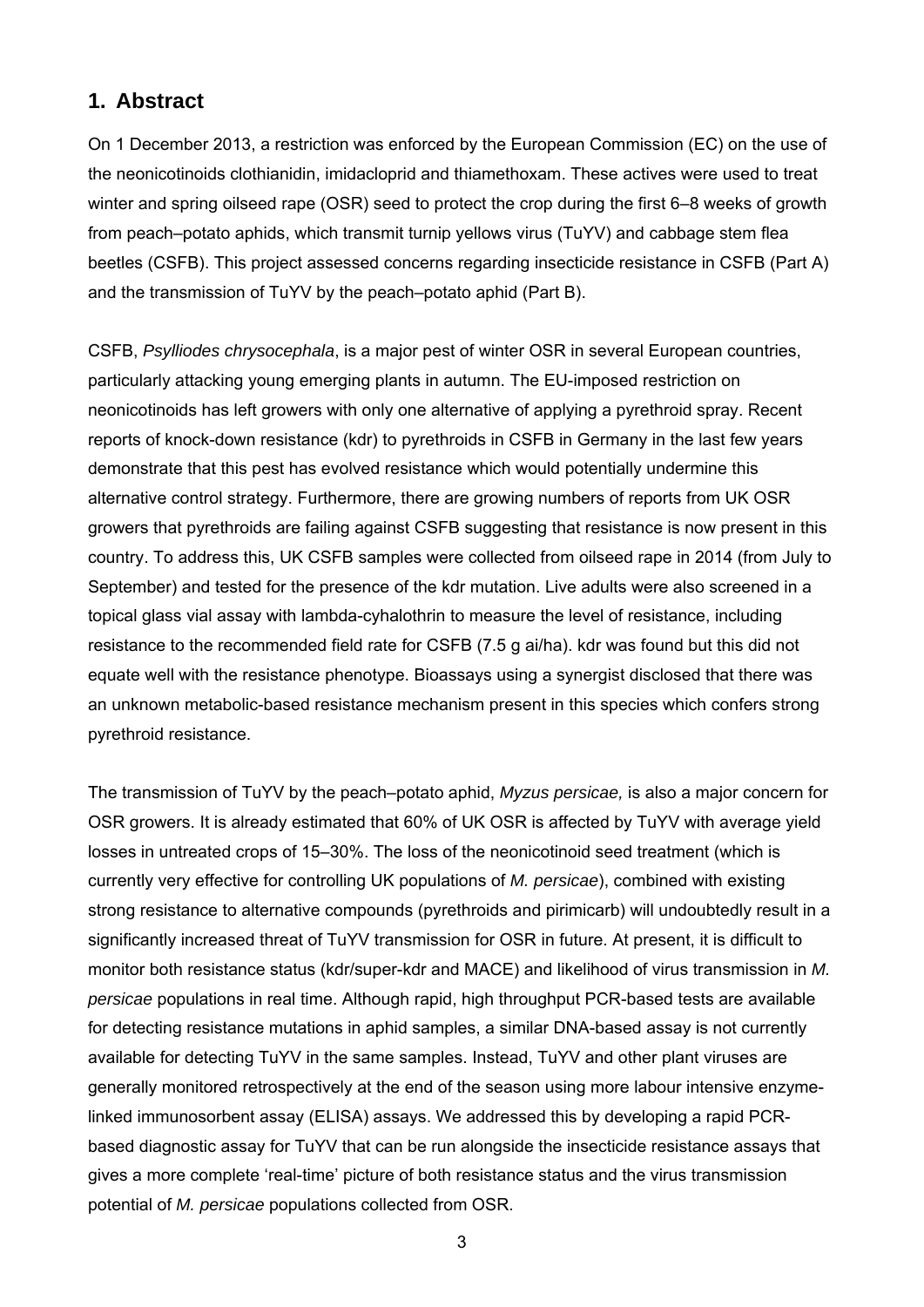## **2. Part A. Investigating pyrethroid resistance in UK cabbage stem flea beetle populations**

### **2.1. Introduction**

Pyrethroid insecticides have been used as foliar sprays for the control of CSFB on OSR in the UK and Europe for many years. Although normally very effective, there have been reports of poor control from Germany over recent years (Heimbach & Muller, 2013) and these have been followed by similar reports of pyrethroid control failure in the UK in 2013. In Germany, resistance has now been confirmed by the identification of the kdr mutation (L1014F) in the sodium channel of resistant beetle populations that show reduced efficacy for lambda cyhalothrin and a range of other pyrethroids (Zimmer *et al*., 2014). We investigated whether the same mutation is also now present in UK CSFB populations (by polymerase chain reaction (PCR) and sequencing of the same region of the sodium channel target). This was done by collecting CSFB adults from OSR fields, mainly at harvest, and extracting RNA and sequencing the region of the sodium channel where mutations (such as L1014F) are known. We also carried out bioassays with lambda cyhalothrin (previously developed for testing pollen beetles and grain aphids) to quantitate the level of resistance in the UK CSFB population.

### **2.2. Materials and methods**

### **2.2.1. Cabbage stem flea beetle testing**

#### *Adult samples*

Eighteen adult samples were tested. These were collected from oilseed rape between July and September (Table 1).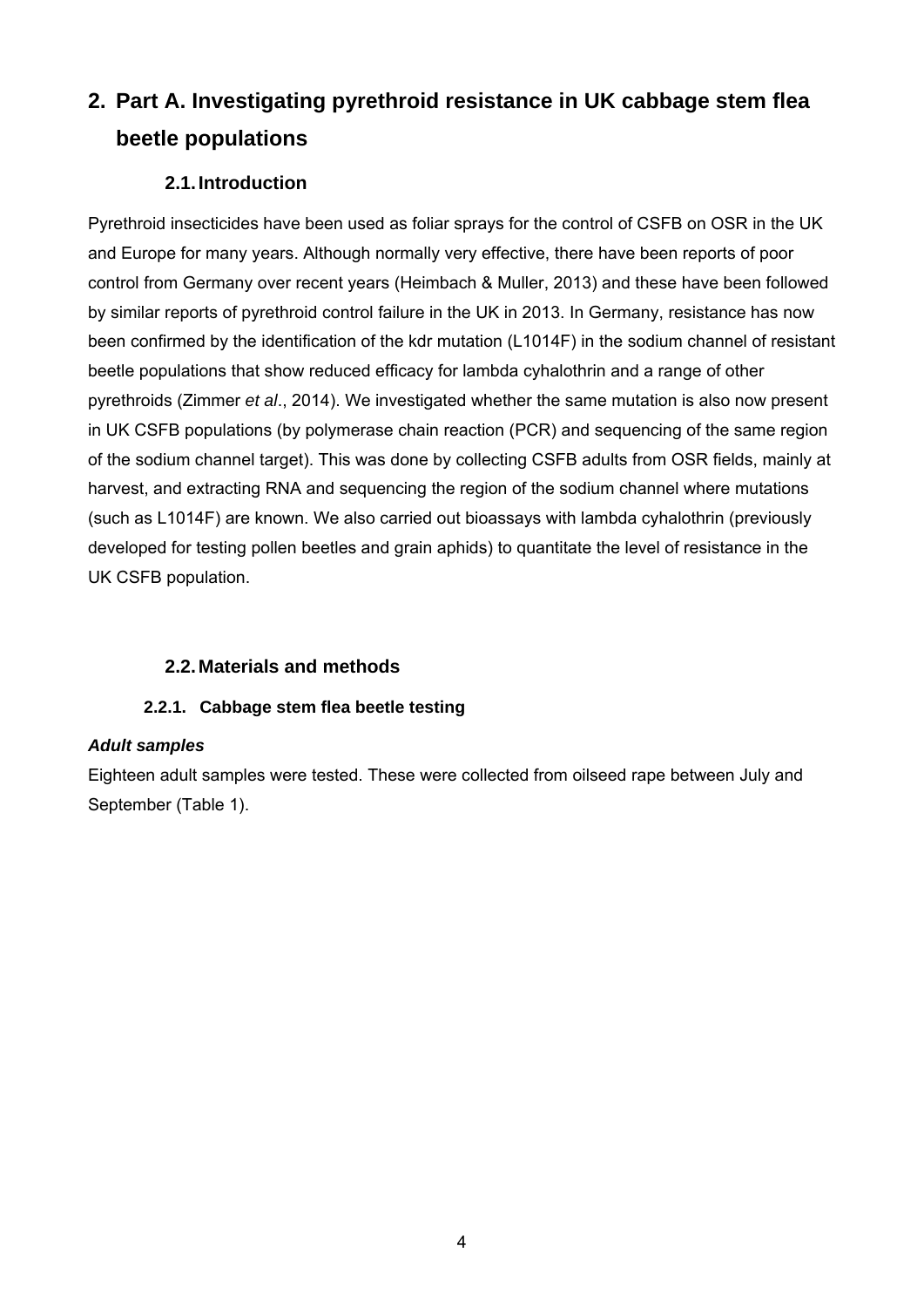| Sample         | Collection site        | Date     |
|----------------|------------------------|----------|
|                | Feltwell, Norfolk      | 13/07/14 |
| $\overline{2}$ | Harpenden, Herts       | 15/07/14 |
| 3              | Great Wilbraham, Cambs | 16/07/14 |
| 4              | Ousden, Suffolk        | 17/07/14 |
| 5              | Wickhambrook, Suffolk  | 17/07/14 |
| 6              | Great Wilbraham, Cambs | 20/07/14 |
| 7              | Barrow, Suffolk        | 20/07/14 |
| 8              | Tadlow, Cambs          | 25/07/14 |
| 9              | Ryton, Yorks           | 29/07/14 |
| 10             | Driffield, Yorks       | 06/08/14 |
| 11             | Harpenden, Herts       | 08/09/14 |
| 12             | Royston, Herts         | 08/09/14 |
| 13             | Harpenden, Herts       | 10/09/14 |
| 14             | Driffield, Yorks       | 11/08/14 |
| 15             | Ongar, Essex           | 13/09/14 |
| 16             | Harpenden, Herts       | 17/09/14 |
| 17             | Harpenden, Herts       | 19/09/14 |
| 18             | Sandy, Beds            | 16/10/14 |

\_\_\_\_\_\_\_\_\_\_\_\_\_\_\_\_\_\_\_\_\_\_\_\_\_\_\_\_\_\_\_\_\_\_\_\_\_\_\_\_\_\_\_\_\_\_\_\_\_\_\_\_\_\_

**Table 1.** Origins of UK cabbage stem flea sample.

#### *Mutation analysis*

Standard methods for RNA extraction and RT-PCR were used to obtain and sequence fragments of the voltage-gated sodium channel where kdr mutations are known to occur (these methods are routine at Rothamsted Research). This focussed on the region where the kdr mutation (L1014F) has already been reported in German CSFB samples.

#### *Lambda-cyhalothrin bioassays*

Bioassays were used to establish a suitable bioassay end point, criteria for scoring and screening dose for resistance.

Bioassays were done at 20°C under a 16/8 h light/dark photoperiod. Information on the baseline susceptibility of CSFBs to lambda-cyhalothrin was not available prior to this study. However, a method for assessing pyrethroid susceptibility of pollen beetles (*Meligethes aeneus* Fabricius) (Slater *et al.*, 2011) and grain aphids (*Sitobion avenae* Fabricius) (Foster *et al*., 2014), was available using insecticide-coated glass vials and this was adapted for *P. chrysocephala*. An initial stock solution (10 g ai/hectare representing 133% recommended field rate for this pest) was made by diluting technical-grade lambda-cyhalothrin in 100% technical grade acetone. This was then diluted using acetone to various concentrations (down to 0.04% of the field rate). Then, 0.5 ml of each of these was then pipetted into individual 14 ml glass vials (7 cm tall/ 2 cm diameter) which were then placed horizontally (without lids) and rotated on a roller for 2 h until all of the acetone had evaporated.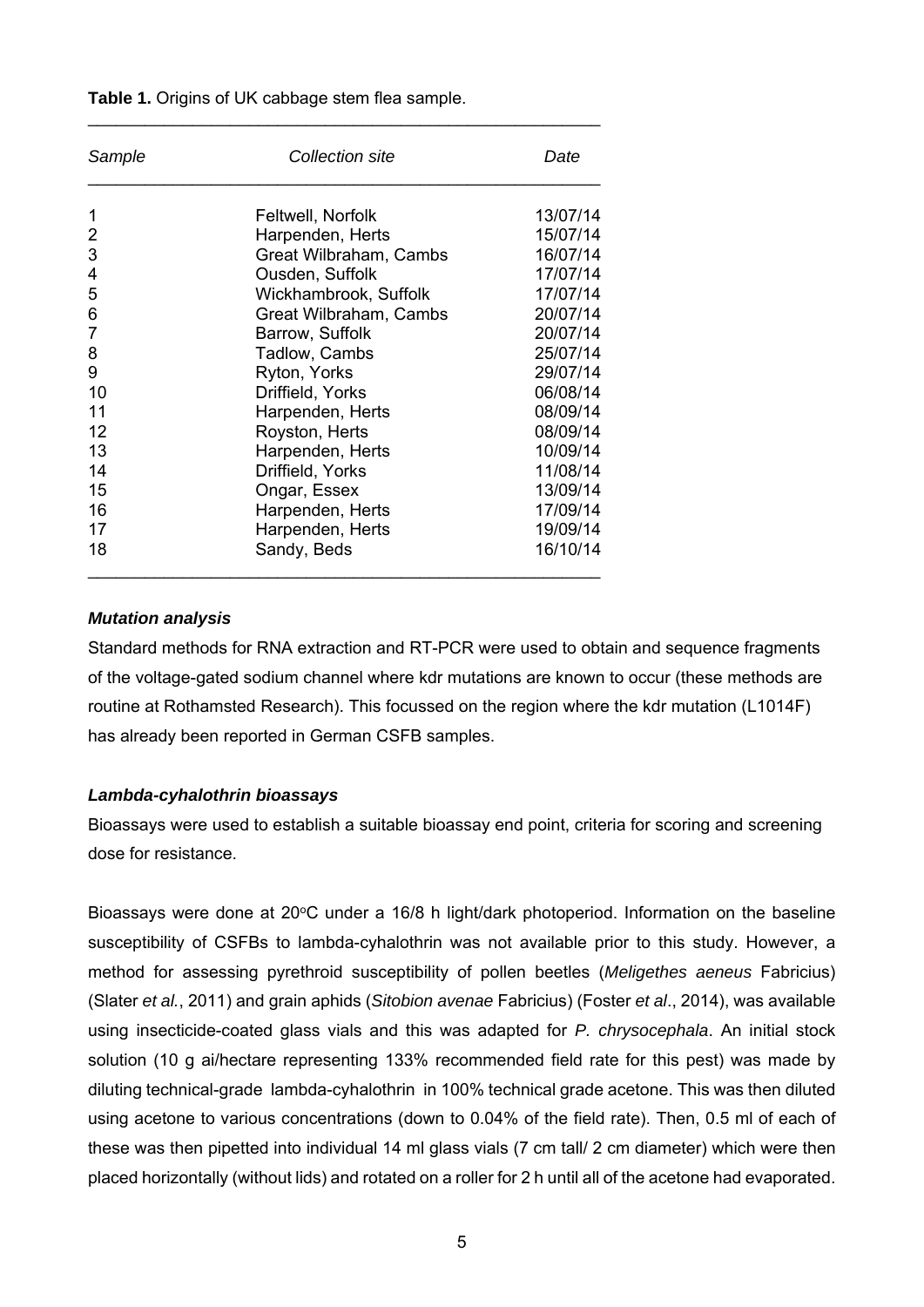Control vials were treated with acetone only. Vials were then stored upright overnight, after which screw caps were attached. They were then stored at  $4^{\circ}$ C in the dark prior to use.

Bioassays used adult beetles, which had been collected up to a few days before from oilseed rape, either at harvest or from OSR seedlings in autumn. This involved placing each beetle sample, which sometimes included seeds and/or plant material, on a white tray inside a large three-sided Perspex cage. Beetles that were capable of walking/jumping were collected using a hand-held, batterypowered insect pooter. They were then knocked out of the inverted pooter through a small funnel placed into each vial and re-sealed with their screw cap lids to prevent any escape. Pilot assays showed that up to 20 beetles could be assayed in each replicate vial. A control and up to seven lambda-cyhalothrin doses were used: 3, 15, 25, 37.5, 50, 75 (field rate) and 100 ng ai/cm<sup>2</sup>. After 24 h, the beetles were transferred to smaller untreated glass vials (without lids) under upturned transparent plastic cups to allow potential recovery from treatment (a phenomenon seen in some insects carrying metabolic-based resistance). After a further 24 h, beetles were then scored with the naked eye. At this 48 h end-point, control mortality remained generally low. Individuals were categorised as 'mobile' (capable of walking and/or jumping in a coordinated way), 'affected' (incapable of coordinated movement) or 'dead'. Each replicate was scored for up to five minutes to distinguish beetles that were 'playing dead' (a characteristic of this species). The beetles at each of the doses and in each of the categories were then transferred to eppendorfs and snap frozen for kdr testing and potential future testing for metabolic-based resistance.

#### **2.3. Results**

#### **2.3.1. Cabbage stem flea beetle testing**

#### *Lambda-cyhalothrin bioassays*

The response of the adult samples to lambda-cyhalothrin in the glass vial bioassays are shown in Table 3. There were 13 (72%) of the 18 CSFB samples contained beetles that were fully resistant to the recommended field rate of lambda-cyhalothrin (7.5 g ai/ha). The location of these samples is shown in Figure 1. There is a suggestion that samples without mobile (resistant) beetles tended to be located further north.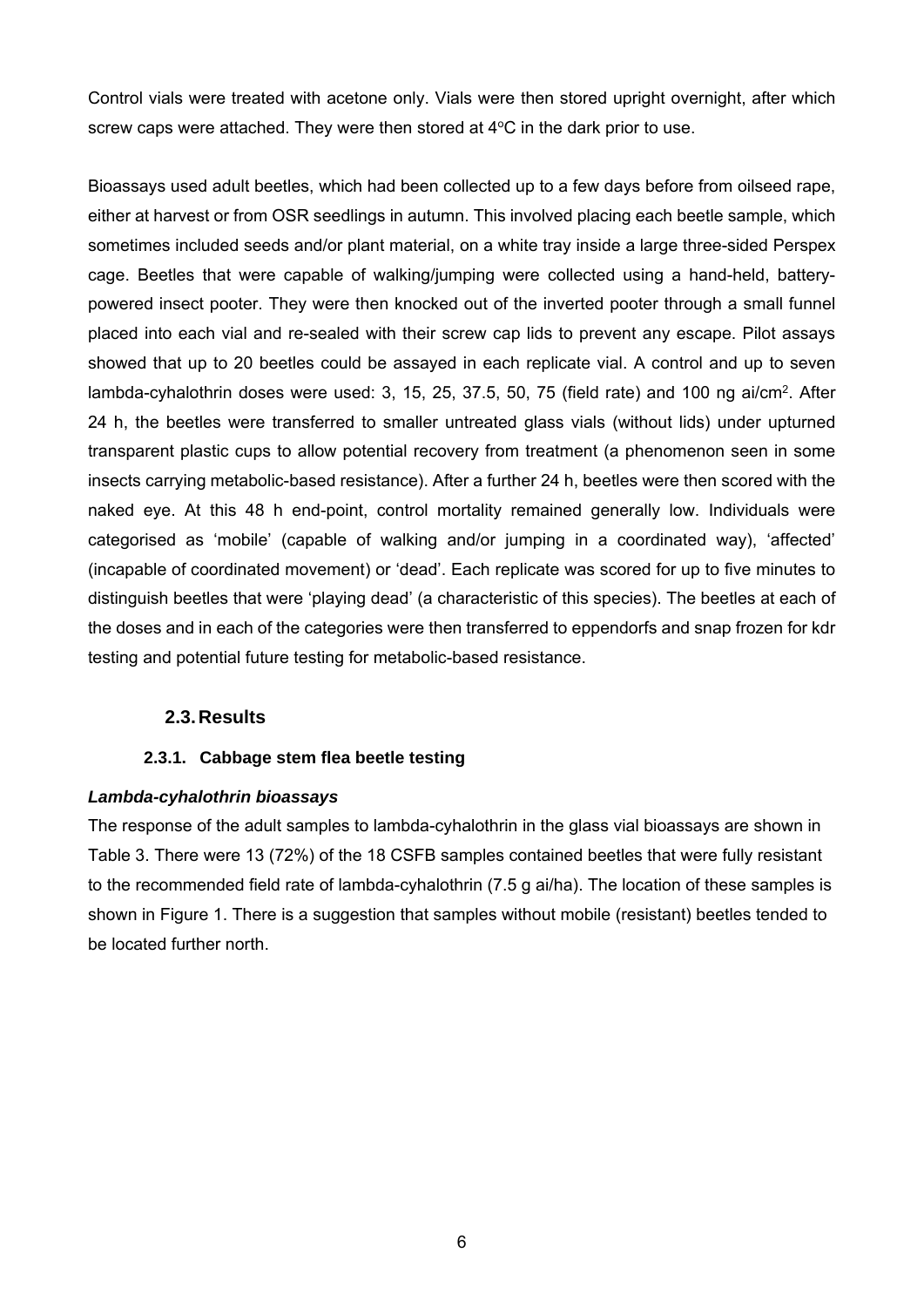| Sample |        | % Response             |                | $N^a$ | Controls <sup>b</sup> |
|--------|--------|------------------------|----------------|-------|-----------------------|
|        | Mobile | <i><b>Immobile</b></i> | Dead           |       |                       |
| 1      | 0      | 91                     | 9              | 11    | 0                     |
| 2      | 0      | 50                     | 50             | 16    | 0                     |
| 3      | 53     | 47                     | 0              | 15    | 0                     |
| 4      | 71     | 29                     | 0              | 7     | 0                     |
| 5      | 44     | 50                     | 6              | 16    | 8                     |
| 6      | 31     | 69                     | 0              | 13    | 18                    |
| 7      | 50     | 50                     | 0              | 8     | 6                     |
| 8      | 33     | 67                     | 0              | 15    | 0                     |
| 9      | 0      | 92                     | 8              | 12    | 17                    |
| 10     | 0      | 100                    | 0              | 11    | 20                    |
| 11     | 25     | 65                     | 10             | 20    | 0                     |
| 12     | 100    | 0                      | 0              | 9     | 0                     |
| 13     | 67     | 33                     | 0              | 21    | 0                     |
| 14     | 0      | 100                    | 0              | 12    | 45                    |
| 15     | 58     | 17                     | 25             | 12    | 0                     |
| 16     | 100    | 0                      | $\overline{0}$ | 12    | 0                     |
| 17     | 47     | 40                     | 13             | 15    | 11                    |
| 18     | 40     | 47                     | 13             | 15    | 0                     |

\_\_\_\_\_\_\_\_\_\_\_\_\_\_\_\_\_\_\_\_\_\_\_\_\_\_\_\_\_\_\_\_\_\_\_\_\_\_\_\_\_\_\_\_\_\_\_\_\_\_\_\_\_\_\_\_\_\_\_\_\_

**Table 3.** Response of CSFB adults to lambda-cyhalothrin applied at the recommended field rate (7.5 g ai/ha). Samples containing mobile (resistant) beetles are shown in **bold**.

*<sup>a</sup>*Total number of adults tested.

*<sup>b</sup>*% immobile + dead adults in acetone controls.



Figure 1. Origin of UK CSFB samples containing mobile (resistant) & susceptible beetles when exposed to a dose equivalent to field rate in the lambda-cyhalothrin bioassays.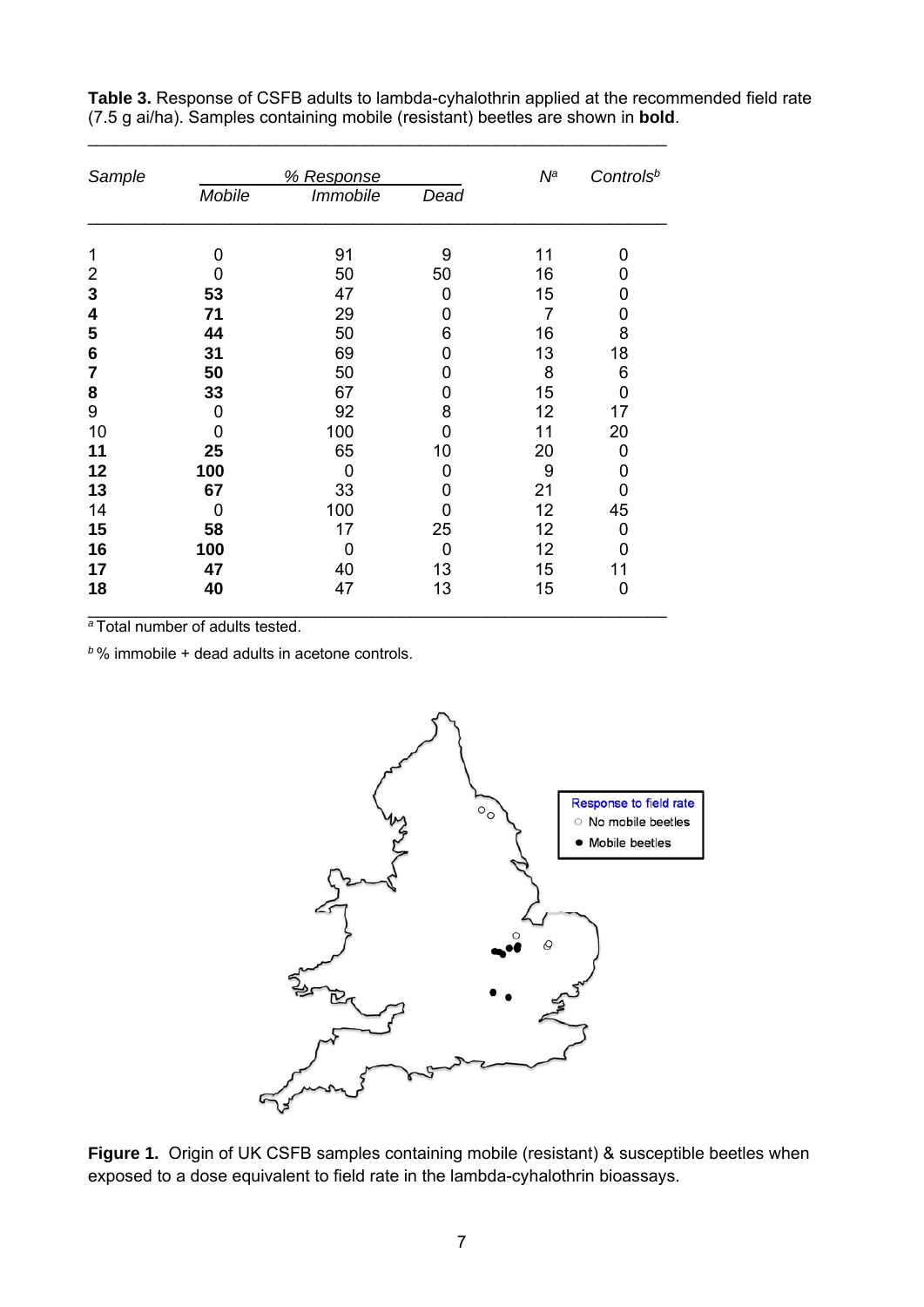

Figure 2. Dose-response of cabbage stem flea beetle samples in lambda-cyhalothrin bioassays.

#### *kdr frequency in adult samples*

Table 4 shows the frequency of kdr in the CSFB samples. All three genotypes were present in the UK population in 2014 (SS: 29%, SR: 17%, RR: 54%) with kdr-RR (homozygotes) prevailing. Interestingly, kdr-SS and -SR genotypes were not restricted to the 'affected' or 'dead beetle' phenotypes, i.e., they were also found in beetles that were scored as mobile (resistant) in the lambda-cyhalothrin bioassays. For example, in sample 13, six of the 12 adults that were scored as being mobile (resistant) were genotyped as kdr-SS and therefore not carrying the kdr target site mutation. This suggests that kdr is not the only resistance mechanism present in CSFB in the UK.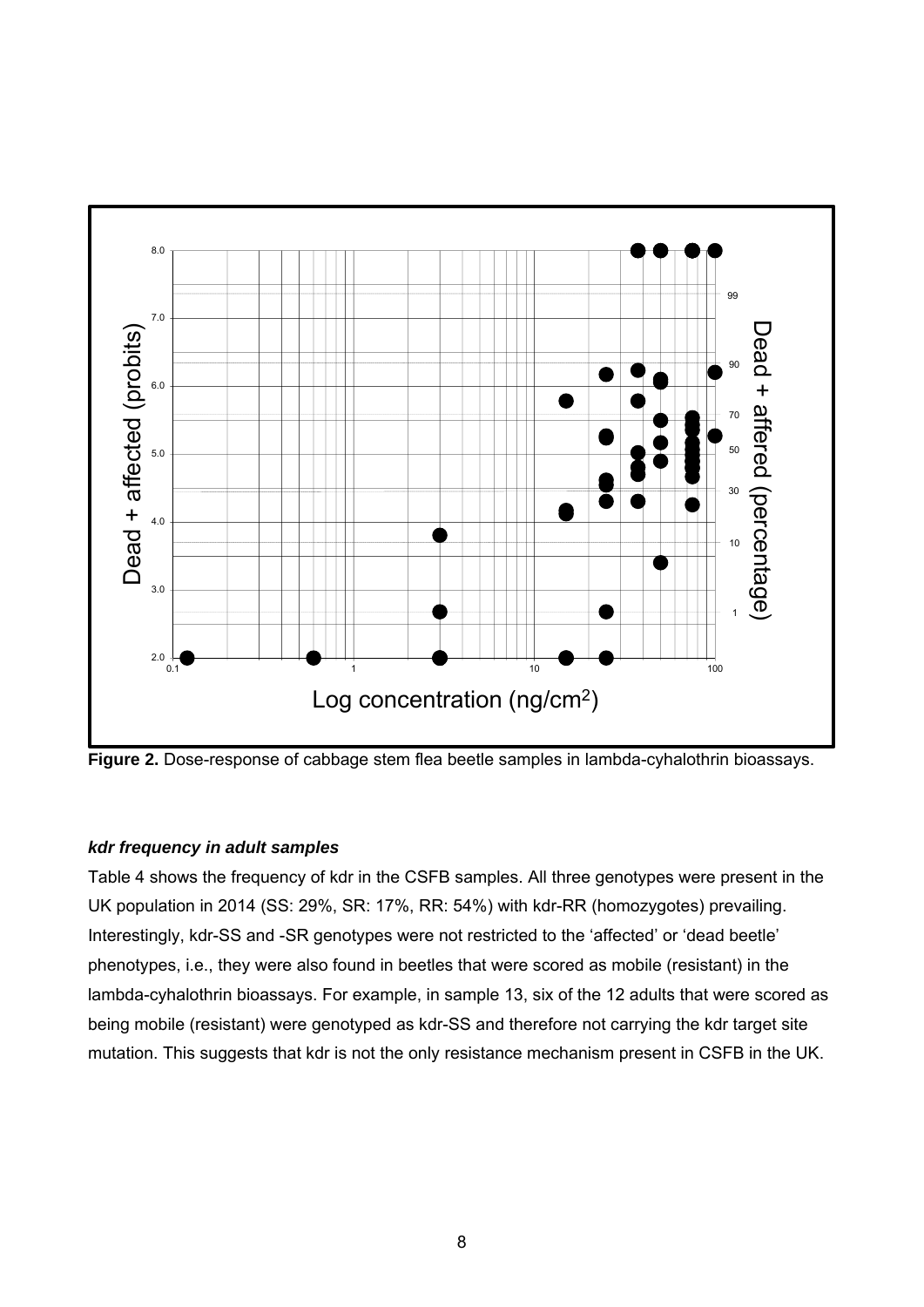| Sample         |    | % kdr genotype |           | Nª        |
|----------------|----|----------------|-----------|-----------|
|                | SS | SR             | <b>RR</b> |           |
| 1              | 72 | 9              | 19        | 32        |
| $\overline{2}$ | 29 | 16             | 55        | 31        |
| 3              | 33 | 12             | 55        | 33        |
| 4              | 27 | 18             | 55        | 11        |
| 5              | 39 | 7              | 54        | 13        |
| 6              | 16 | 22             | 62        | 37        |
| $\overline{7}$ | 32 | 20             | 48        | 25        |
| 8              | 10 | 40             | 50        | 10        |
| 9              | 0  | 0              | 100       | 9         |
| 10             | 0  | 0              | 100       | 13        |
| 11             | 33 | 22             | 45        | 18        |
| 12             | 22 | 11             | 67        | 9         |
| 13             | 38 | 29             | 33        | 83        |
| 14             | 0  | 0              | 100       | 36        |
| 15             | 12 | 0              | 88        | 8         |
| 16             | 25 | 25             | 50        | 28        |
| 17             |    |                |           | <b>NT</b> |
| 18             |    |                |           | <b>NT</b> |
|                |    |                |           |           |

\_\_\_\_\_\_\_\_\_\_\_\_\_\_\_\_\_\_\_\_\_\_\_\_\_\_\_\_\_\_\_\_\_\_\_\_\_\_\_\_\_\_\_\_\_\_\_\_\_\_\_

**Table 4.** Percentage of cabbage stem flea beetles scoring as homozygous susceptible (SS), heterozygous (SR) or homozygous (RR) for kdr in the CSFB samples.

*<sup>a</sup>*Total number of adults genotyped. NT: Not Tested.

To investigate this further, in bioassays on samples 17 and 18, some beetles were pre-treated in coated vials for 1 h, with the xenobiotic metabolism inhibitor, piperonyl butoxide (PBO), a compound that is used to test for the presence of metabolic-based resistance. They were then bioassayed alongside adults treated as normal by being moved to either untreated vials or vials coated with lambda-cyhalothrin at the 100% dose rate. The resulting data are shown in Table 5. PBO alone had little effect on adults and 43% and 36% mobile beetles were present when exposed to lambda-cyhalothrin at 100% and 133% field rates, respectively. However, all 26 adults, most likely containing resistant individuals, pre-treated with PBO prior to exposure to lambdacyhalothrin at the 100% rate were killed. This is strong evidence that resistant beetles carry a metabolic-based mechanism which confers the 'lion's share' of resistance to lambda-cyhalothrin. This needs to be investigated further to establish which particular enzyme is involved. However, this is not a trivial piece of work as the enzyme responsible could be one of many candidates.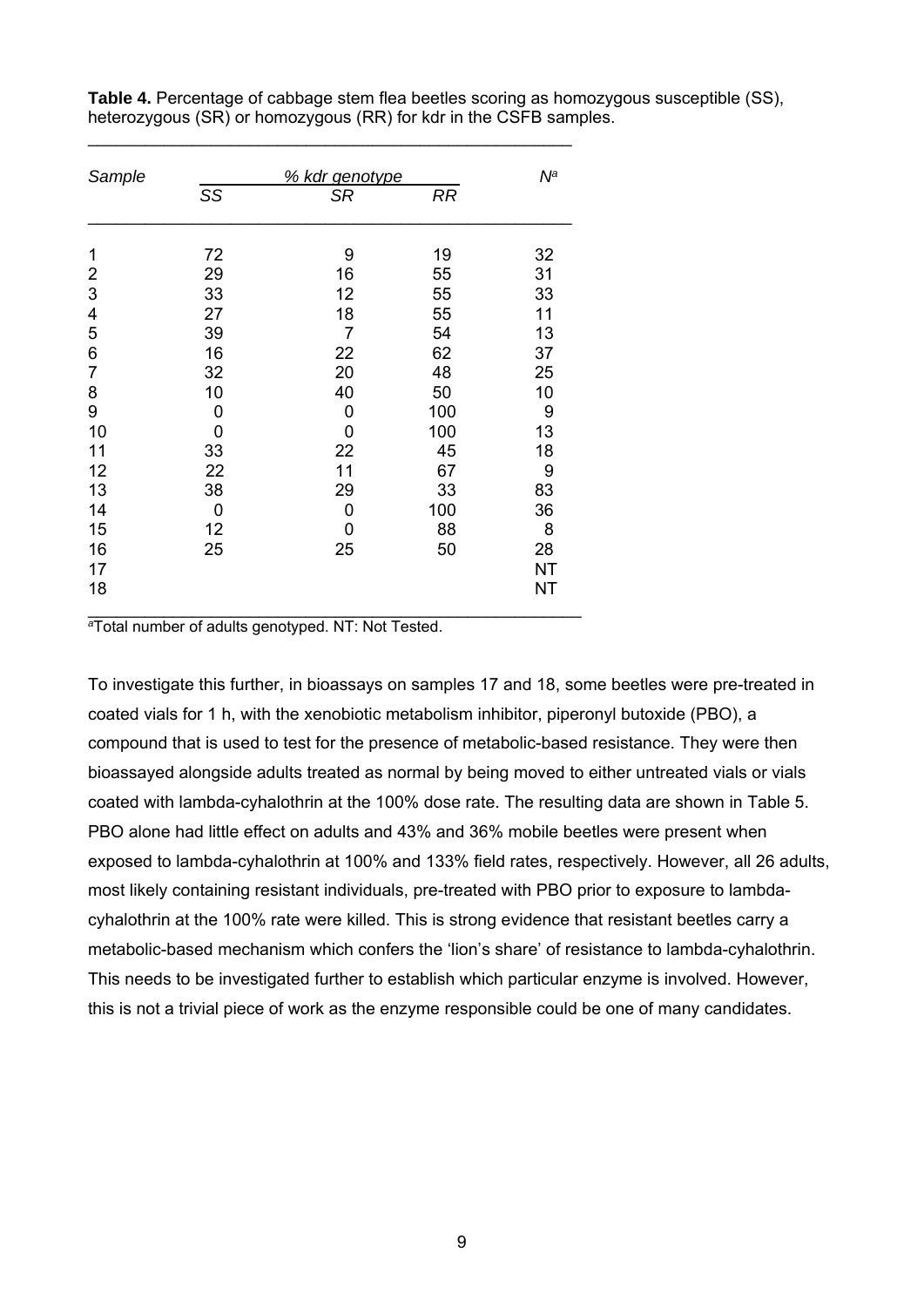**Table 5.** Response of CSFB adults in samples 17 and 18 in bioassays including pre-treatment with PBO.

|                 | <u>% Response</u>                           |      | Νª |
|-----------------|---------------------------------------------|------|----|
| Mobile          | Immobile                                    | Dead |    |
|                 |                                             |      |    |
| Acetone control |                                             |      |    |
| 95              | ი                                           | 5    | 19 |
|                 | PBO moved to acetone control                |      |    |
| 94              | 0                                           | 6    | 16 |
|                 | PBO moved to 7.5 g ai/ha lambda-cyhalothrin |      |    |
| 0               | 0                                           | 100  | 26 |
|                 | 7.5 g ai/ha lambda-cyhalothrin              |      |    |
| 43              | 43                                          | 14   | 30 |
|                 | 10 g ai/ha lambda-cyhalothrin               |      |    |
| 36              | 18                                          | 46   | 11 |

\_\_\_\_\_\_\_\_\_\_\_\_\_\_\_\_\_\_\_\_\_\_\_\_\_\_\_\_\_\_\_\_\_\_\_\_\_\_\_\_\_\_\_\_\_

## **3. Part B. Developing a PCR-based assay for detecting turnip yellows virus in aphids**

### **3.1. Introduction**

Although PCR-based assays have been developed for detecting luteovirids, such as TuYV, these have tended to be generic (non-specific) for virus type (Chomic *et al*., 2010) or are complicated with additional selection steps (e.g. immune-capture) that make them unsuitable for rapid, highthroughput screening of aphid samples (Vigano & Stevens, 2007). To address this, we developed a high throughput reverse transcriptase PCR (RT-PCR) TaqMan assay for detecting TuYV in individual *M. persicae* that can be run alongside existing molecular insecticide resistance assays, to provide a complete analysis of resistance status and virus transmission potential of individual aphids.

#### **3.2. Materials and methods**

#### **3.2.1 TuYV RT-PCR Taqman assay**

Individual aphids were placed in the wells of a 96 well immunoplate along with 50µl sucrose buffer solution (0.3M sucrose, 0.3M NaCl, 60mM Tris.Cl pH 8) and gently ground using a multi-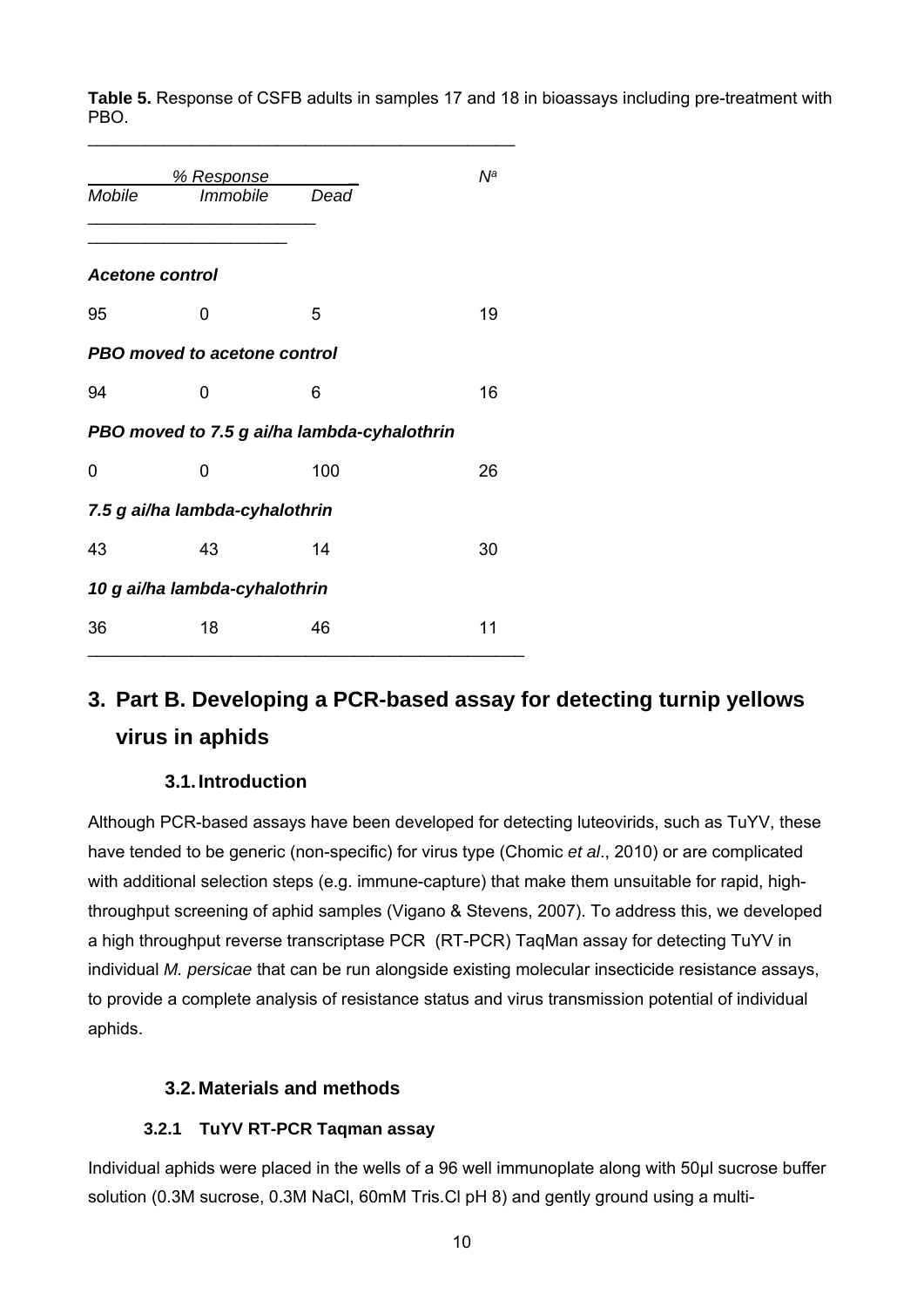homogeniser (Bukard Scientific, UK). The plate was heated to 96°C for 10 min and 2µl aliquots of each aphid homogenate transferred to the wells of a 96 well PCR plate for the reverse transcription (RT) reaction. 8µ reaction mix, containing 50ng primer Virus\_R1 (Table 2), 0.5mM dNTP and 100U Revertaid reverse transcriptase (ThermoFisher, UK) was added to each 2µl homogenate and incubated at 50°C for 1 hour. RT reactions were then tested for the presence of TuYV and BMYV by TaqMan assay, using fluorescent dye labelled oligonucleotide probes for allele-selective amplification and detection of the virus sequences in a modified real-time PCR assay (Livak 1999). Primer and probe sequences for the assay were designed using Primer Express software v.2.0 and purchased from Life Technologies (see Table 2). Primers 1F and 1R are standard oligonucleotides with no modification. The TuYV\_M probe is labelled with 6-FAM at the 5' end for the detection of TuYV fragments, and the BMYV\_V probe is labelled with VIC for detection of BMYV fragments. Each probe also has a 3' non-fluorescent quencher and a minor groove binder at the 3' end. PCR assay reactions (15μL) contained 1.5μL each RT reaction, 7.5 μL of SensiMix Probe mix (Bioline Reagents Ltd), 800 nM of each primer and 200 nM of each probe. Reactions were run on an ABI 7900HT (Applied Biosystems) using temperature cycling conditions of 10 min at 95°C, followed by 40 cycles of 95°C for 10 s and 62°C for 45 s. The increase in VIC and 6-FAM fluorescence was monitored in real time by acquiring each cycle on the yellow channel (530 nm excitation and 555 nm emission) and green channel (470 nm excitation and 510 emission) of the 7900HT, respectively.

| Name         | Sequence                     |  |
|--------------|------------------------------|--|
|              |                              |  |
| Virus R1     | <b>GAACCATTGCCTTTGTAGAGG</b> |  |
| primer 1F    | <b>TCGGACAACACAACGCCG</b>    |  |
| primer 1R    | <b>GGAACTTCCCGCGAGATTGTC</b> |  |
| TuYV_M probe | 6FAM-CGAGACATTTGTTTTC        |  |
| BMYV V probe | VIC-CGAGACATTCATTTTC         |  |
|              |                              |  |

**Table 2.** Oligonucleotide primer and probe sequences.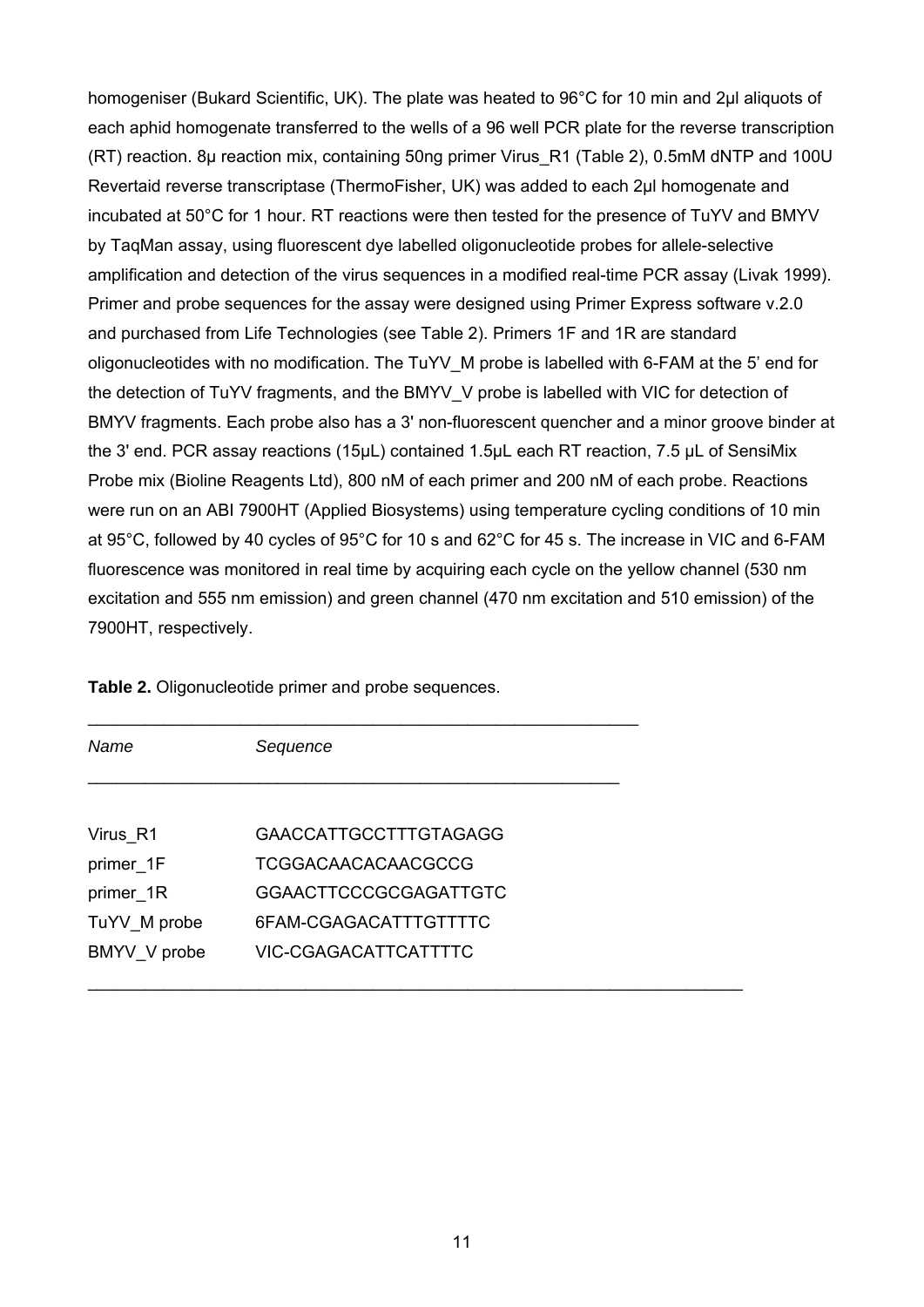#### **3.3. Results**

#### **3.3.1. Taqman assay for TuYV detection in** *Myzus persicae*

#### **Identifying virus selective sequences** f**or assay design**

Virus sequences for the closely related Luteovirids – turnip yellows virus (TuYV), beet mild yellows virus (BMYV) and beet chlorosis virus (BClV) – were downloaded from public databases at the National Center for Biotechnology Information (http://www.ncbi.nlm.nih.gov/) and aligned using Geneious software (http://www.geneious.com). The ORF-3 region of the virus encoding the coat protein was selected for the alignments as this is one of the most highly conserved regions across the luteovirids. The aim of the alignments was to identify sequences that are almost identical between TuYV and BMYV isolates (to allow the design of generic primers that will PCR amplify both virus types), but with occasional conserved nucleotide differences (SNPs) that could be exploited for differentiation between TuYV and BMYV isolates using allele selective TaqMan probes. An alignment of ORF-3 sequences highlighting the SNP that was chosen for assay development is shown in Figure 3A. Generic primers 1F and 1R (Table 2) flank this region and were shown to amplify both TuYV and BMYV fragments from infected aphids (Figure 3B). Allele selective probes (TuYV\_M and BMYV\_V, Table 2) were then designed against the SNP highlighted in 3A. These probes will not amplify sequences for other related luteovirids (eg BClV) as the flanking sequence contains several other SNP differences within this region (Figure 3A).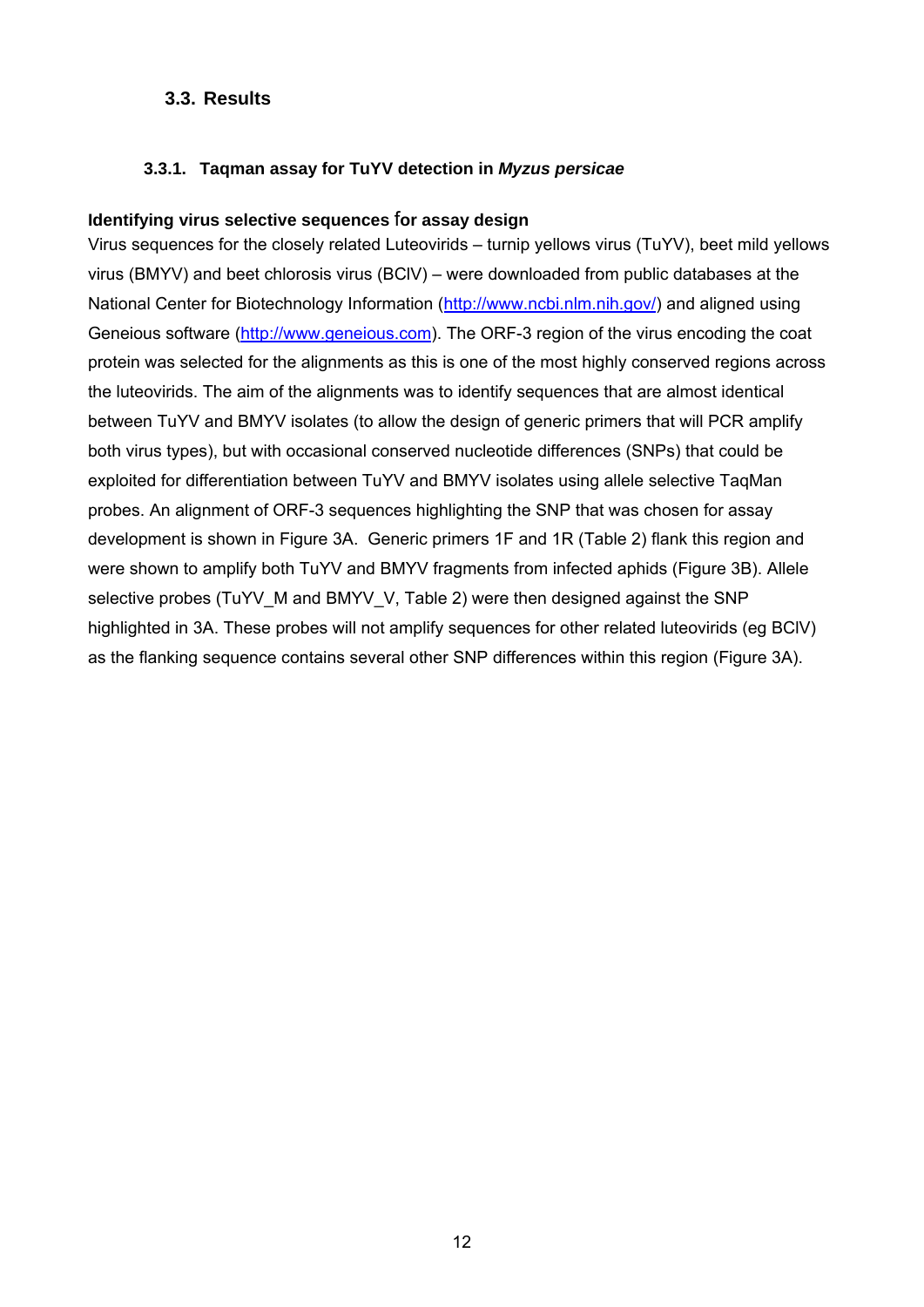

**Figure 3.** Alignment of virus sequences (A) highlighting the nucleotide difference (C/T) between TuYV and BMYV isolates that was used for allele-selective probe design. B) shows the result of a conventional PCR that confirms that the generic primers do amplify TuYV (lanes 1–3) and BMYV (lanes 4–6) fragments from infected aphids. Lanes 7–9 are non-infected control aphids.

#### *4.2.2 Testing the assay and analysis of field samples*

The assay was initially tested on aphids from BMYV- and TuYV-infected *Myzus persicae* cultures at Rothamsted Research (positive controls), a culture of uninfected aphids in culture at Rothamsted (negative controls), and some 'field' aphids taken from the Brooms Barn suction trap (kindly provided by the Rothamsted Insect Survey, November 2014). A total of 40 aphids were processed and assayed according to the method described in section 3.2.1 and the output of the assay is shown in Figure 4. Eight BMYV infected aphids were placed in lane 1 of the plate (1A – 1H) and all scored strongly for the BMYV probe (increased VIC fluorescence, as scored on the Y axis in figure 4). Similarly, the eight TuYV infected aphids (lane 2, 2A-2H) all scored strongly for TuYV (increased 6-FAM fluorescence, scored on the X axis in Figure 4). The eight uninfected control aphids (lane 3) scored negative as expected (no significant increase in VIC or 6-FAM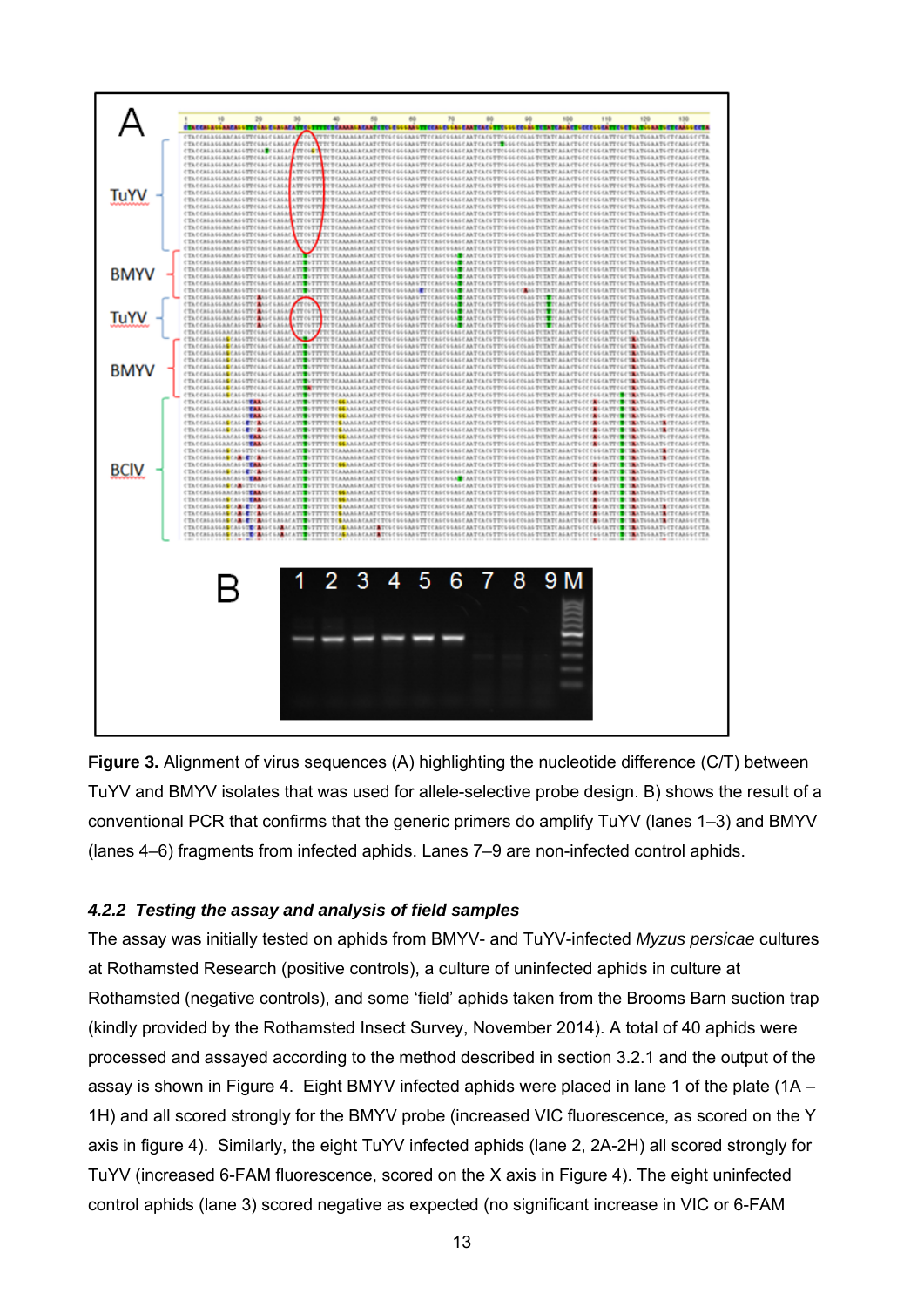fluorescence), while the 16 field aphids (lanes 4 and 5) scored as 8 negative and 8 with TuYV infection (Figure 4). This result was reassuring – all the controls scored correctly, with an estimated TuYV infection rate of 50% in the 16 field aphids tested.



**Figure 4.** Analysis of control aphids (BMYV infected, lane 1; TuYV infected, lane 2; uninfected, lane 3) and field-collected aphids (lanes 4 and 5) using the Taqman assay. The figure shows the output produced by the TaqMan software programme – the increases in VIC (Y axis) and 6-FAM (X axis) fluorescence are shown on the right, with aphids scored as BMYV infected (blue dots) or TuYV infected (red dots) in the plate template, top left.

The assay was further evaluated by testing a selection of suction trap samples derived from the Wellesbourne and Kirton traps during May, June and July 2015. This testing was carried out at Rothamsted Research as part of a new project 'developing integrated approaches for pest and disease control in horticultural field crops (IAPAD)', led by Dr John Walsh at Warwick University and funded by the BBSRC Horticulture and Potato Initiative (HAPI). A total of 176 aphids were tested (99 from Wellesbourne and 77 from Kirton), with 69 and 62 respectively scoring positive for virus infection (see Table 6). This indicates an overall infection level of 75% across the two trap sites, which is consistent with previous reports of TuYV infection in winged *M. persicae* affected oil seed crops in the UK (Stevens et al. 2008).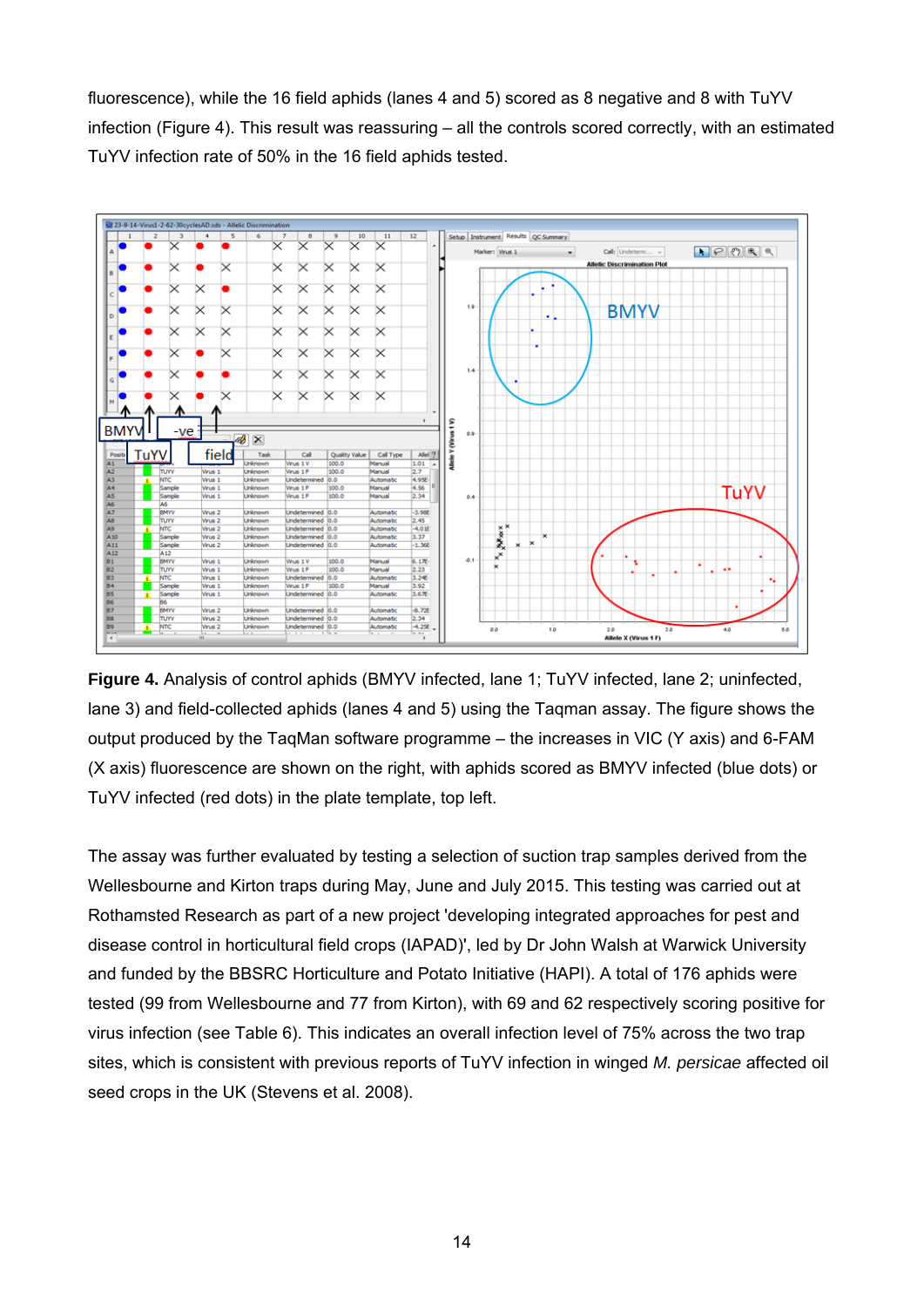**Table 6.** Levels of TuYV infection in *Myzus persicae* samples collected from Rothamsted Insect Survey suction traps at Wellesbourne and Kirton during June/July 2015. Aphids were tested for TuYV using the new taqman assay protocol described in this report.

| 30 | 70% |
|----|-----|
| 15 | 80% |
| 45 | 75% |
|    |     |

The new TaqMan assay for TuYV detection reported here is faster than the traditional ELISAbased method for TuYV detection in *M. persicae*. A plate of 96 aphids can be processed in around 5 hours using the TaqMan assay, whereas similar testing by ELISA is normally spread over 2 days. However, the main advantage of the new TaqMan assay is that it uses the same assay platform as established tests for the detection of resistance mutations in this species, which means that it is now possible to test individual aphids for infection with TuYV and combine this with simultaneous testing for a range of known resistance mutations (MACE, kdr, super-kdr and nicR) on the same aphid homogenates. This was not possible previously because the ELISA testing protocol requires the use of complete, individual aphids for virus detection.

## **4. Discussion**

Part A of the project developed a bioassay method for quickly testing CSFB adults for resistance to pyrethroids. This was used to test eighteen UK CSFB samples, collected from different counties in 2014. Most of these samples contained mobile (resistant) beetles after exposure to doses equivalent to the field rate (7.5 g ai/ha) or above (10 g ai/ha) of lambda-cyhalothrin. This demonstrates widespread, strong resistance in this pest in the UK in 2014. The kdr resistance mutation (L1014F), known to confer pyrethroid resistance in other pests, such as aphids and pollen beetles, was found, respectively, in the heterozygous and homozygous form in 17% and over 50% of the beetles tested. However, resistance in the bioassays did not compare well with kdr genotype, as some kdr-susceptible (SS) adults were scored as being fully mobile after being treated with 100% lambda-cyhalothrin. This suggested CSFB were carrying at least one other form of resistance, a hypothesis that was verified in bioassays pre-treating beetles with PBO, which circumvent the presence of metabolic-based resistance. Further research is needed to identify this mechanism which could be based on the over-expression of a P450, as seen in pollen beetles (Slater *et al*., 2011). In the meantime, using kdr frequencies alone will not accurately describe pyrethroid resistance in CSFB in the UK and bioassays on live beetles will continue be needed to diagnose resistance phenotype in this pest.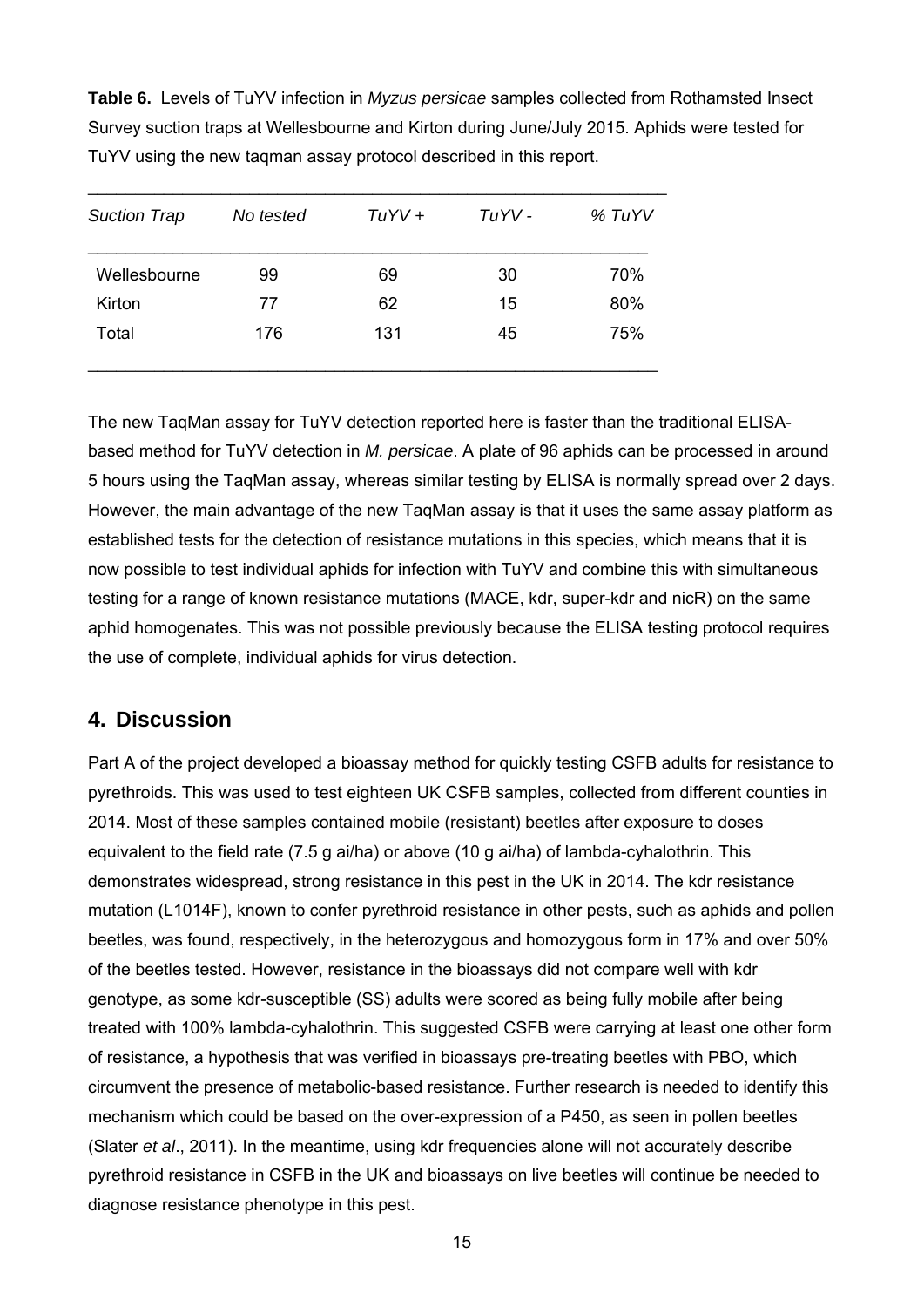Oilseed rape growers and agronomists have been advised through a range of KT activities (presentations, press articles, Resistance Alerts; see below) that control-busting pyrethroid resistance is present in CSFB in the UK. Growers should therefore not use repeat applications of these compounds if they do not work initially as this will only exacerbate the situation by selecting for resistant beetles. Furthermore, repeat applications will kill off any beneficial insects in the crop, such as predatory beetles and spiders, which would otherwise reduce the pest population.

Part B of the project developed a rapid PCR-based taqman assay for the detection of TuYV in individual *Myzus persicae*. The full assay protocol from collection of aphids through to scoring of the assay (for a plate of 96 samples) can be completed in 5 hours. Additionally, the same aphids can be simultaneously tested for a range of mutations (MACE, kdr, super-kdr, nicR) that are known to confer resistance in this species. A preliminary analysis of *M. persicae* samples collected from the Insect Survey suction traps at Kirton and Wellesbourne in June/July 2015 indicates high infection levels with TuYV, ranging between 70% (Wellesbourne) and 80% (Kirton).

## **5. References**

- Chomic A, Pearson MN, Clover GRG, Farreyrol K, Saul D (2010) A generic RT-PCR assay for the detection of Luteoviridae. Plant Pathology 59: 429-442.
- Viganó F, Stevens M (2007) Development of a multiplex immunocapture-RT-PCR for simultaneous detection of BMYV and BChV in plants and single aphids. Journal of Virological Methods 146: 196-201.
- Livak KJ. (1999) Allelic discrimination using fluorogenic probes and the 5' nuclease assay. Genet Anal. 14:143-9.
- SP Foster, VL Paul, R Slater, A Warren, I Denholm, L Field & MS Williamson (2014). A mutation (L1014F) in the voltage-gated sodium channel of the Grain aphid, *Sitobion avenae*, associated with resistance to pyrethroid insecticides. *Pest Management Science.* **70**:, 1249- 1253**.**
- U Heimbach & A Muller (2013) Incidence of pyrethroid-resistant oilseed rape pests in Germany. *Pest Management Science* **69**: 209-216.
- R Slater, S Ellis, JP Genay, U Heimbach, G Huart, M Sarazin, C Longhurst, A Muller, R Nauen, JL Rison & F Robin (2011) Pyrethroid resistance monitoring in European populations of pollen beetle (*Meligethes* spp.): a coordinated approach through the Insecticide Resistance Action Committee (IRAC). *Pest Management Science* **67**: 633-638.
- CT Zimmer, A Muller, U Heimbach & R Nauen (2014) Target site resistance to pyrethroid insecticides in German populations of the cabbage stem flea beetle, *Psylliodes chrysocephala* L (Coleoptera: Chrysomelidae). *Pesticide Biochemistry and Physiology* **108**: 1-7.